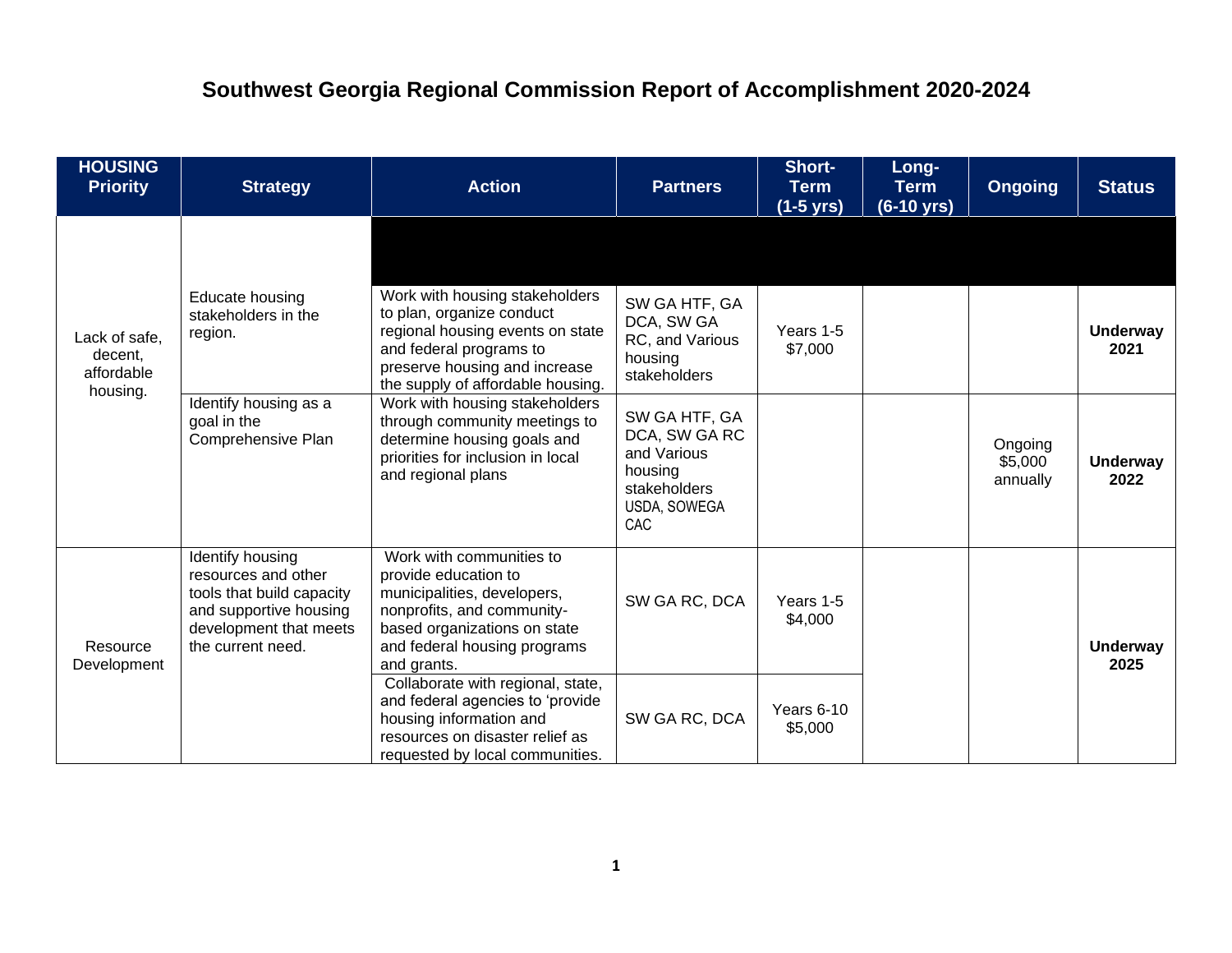| <b>TRANSPORTATION</b><br><b>Priority</b>  | <b>Strategy</b>                                                                       | <b>Action</b>                                                                                                                                  | <b>Partners</b>                                                                                        | Short-<br><b>Term</b><br>$(1-5$ yrs) | Long-<br><b>Term</b><br>$(6-10 \text{ yrs})$ | <b>Ongoing</b>                 | <b>Status</b>           |
|-------------------------------------------|---------------------------------------------------------------------------------------|------------------------------------------------------------------------------------------------------------------------------------------------|--------------------------------------------------------------------------------------------------------|--------------------------------------|----------------------------------------------|--------------------------------|-------------------------|
| Lack of transportation<br>options.        | Develop a plan to<br>improve transportation<br>alternatives.                          | Work with community<br>stakeholders to update bicycle<br>and pedestrian plan that<br>reflects changes in the region.                           | RC Dues, Fee<br>For Service, DCA<br>Contracts, GDOT<br>Planning                                        |                                      |                                              | Ongoing<br>\$7,000<br>Annually | <b>Underway</b><br>2025 |
|                                           |                                                                                       | Respond to requests from local<br>governments for technical<br>assistance with<br>transit/transportation plans.                                | SW GA RC                                                                                               |                                      |                                              | Ongoing<br>\$5,000<br>Annually | <b>Underway</b><br>2025 |
| Lack of connectivity<br>within the region | Develop and support<br>complete street design<br>in communities and<br>neighborhoods. | Work with local governments<br>and other stakeholders to<br>improve the effectiveness and<br>efficiency of the coordinated<br>transit program. | SW GA RC, GA<br>DOT, Local<br>Subcontractors,<br>Local agencies,<br>and<br>transportation<br>providers |                                      |                                              | Ongoing<br>\$6,000<br>Annually | <b>Underway</b><br>2025 |
|                                           |                                                                                       | Educate local governments on<br>complete street design and<br>provide ordinances and best<br>practices for infrastructure<br>improvements.     | SW GA RC,<br>Local<br>governments,<br>and other<br>stakeholders                                        | Years 1-5<br>\$10,000                |                                              |                                | <b>Underway</b><br>2023 |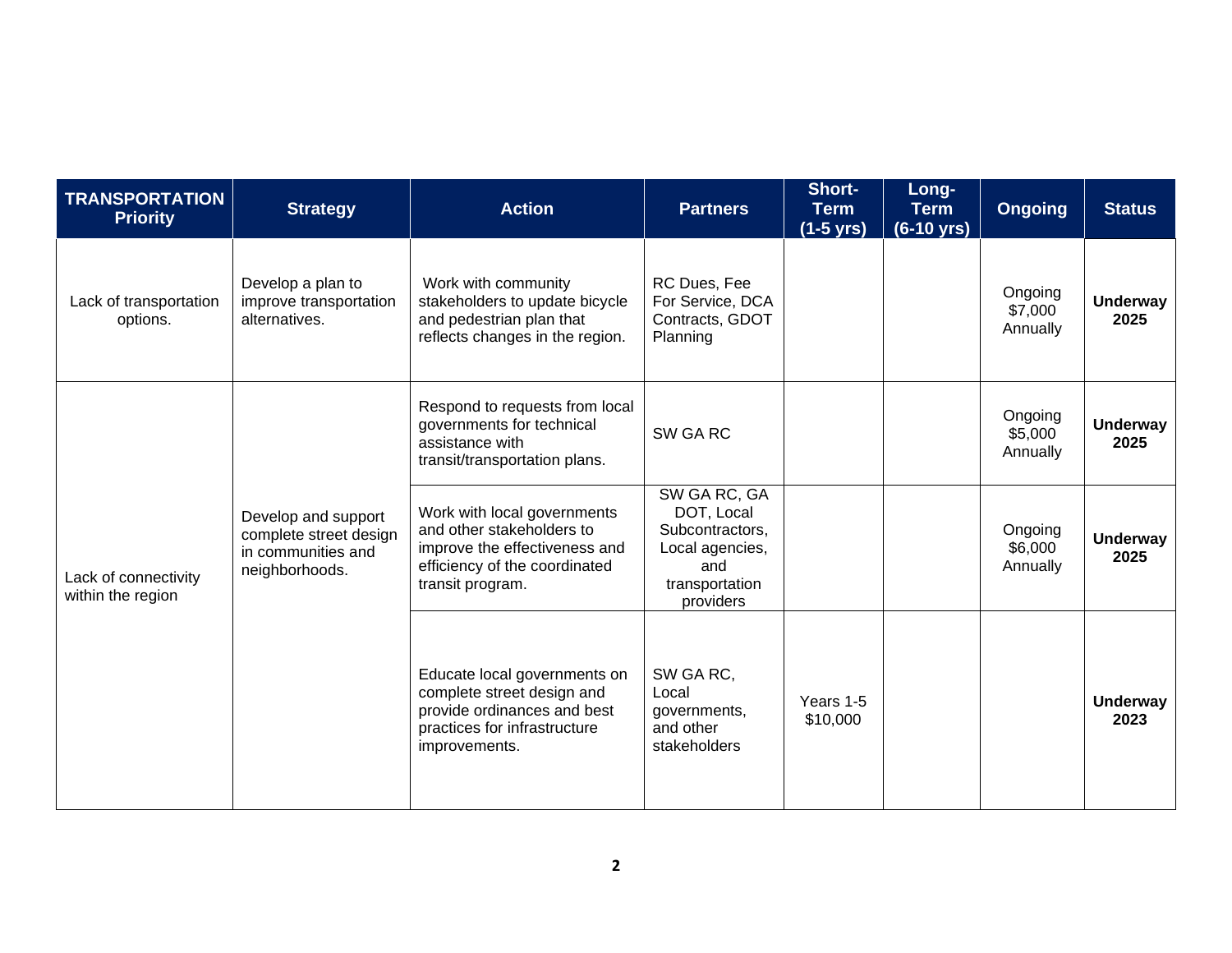| <b>PERSISTENT</b><br><b>POVERTY</b>                      | <b>Strategy</b>                                                                                                                                          | <b>Action</b>                                                                                                                                                    | <b>Partners</b>                                                                                                    | Short-<br><b>Term</b><br>(1-5 yrs) | Long-<br><b>Term</b><br>$(6-10 \text{ yrs})$ | <b>Ongoing</b> | <b>Status</b>           |
|----------------------------------------------------------|----------------------------------------------------------------------------------------------------------------------------------------------------------|------------------------------------------------------------------------------------------------------------------------------------------------------------------|--------------------------------------------------------------------------------------------------------------------|------------------------------------|----------------------------------------------|----------------|-------------------------|
| Resource &<br>Service<br>Coordination                    | Develop a<br>comprehensive<br>approach to<br>transforming<br>communities through<br>partnerships with human<br>service and health care<br>organizations. | Facilitate meetings with local<br>governments and community-<br>based organizations, and<br>nonprofits to increase service<br>coordination.                      | Southwest GA<br>RC, Local<br>Governments,<br>Community<br>Health, Horizons<br>Solutions<br>\$1,000                 | Years 1-5<br>\$2,000               |                                              |                | <b>Underway</b><br>2025 |
|                                                          |                                                                                                                                                          | Work with stakeholders to provide<br>education to local governments,<br>community-based organizations,<br>and nonprofits on health<br>disparities in the region. | Department of<br>Public Health,<br>Community<br>Health, Horizons<br>Solutions, Local<br>Hospitals<br>\$2,000       | Years 1-5<br>\$2,000               |                                              |                | <b>Underway</b><br>2025 |
|                                                          |                                                                                                                                                          | Survey local community<br>agencies, nonprofits, and other<br>stakeholders to develop a<br>regional resource directory                                            | SWGA RC, Local<br>Governments,<br>Nonprofits,<br>Community/<br>Faith-based<br>organization,<br><b>Stakeholders</b> | Years 1-5<br>\$6,000               |                                              |                | <b>Underway</b><br>2022 |
| Lack of public<br>and private<br>community<br>investment | Provide education to<br>public and private<br>stakeholders on best<br>practices in community<br>development/<br>community investment.                    | Provide technical and educational<br>assistance to local governments<br>to develop resources and other<br>tools to address growth and<br>development.            | SW GA RC.<br>Local<br>governments<br>\$2,000                                                                       | Years, 1-5<br>\$2.000              |                                              |                | <b>Underway</b><br>2025 |
|                                                          |                                                                                                                                                          | Provide technical assistance,<br>information, and resources to<br>communities to address issues<br>and opportunities identified in<br>local/comprehensive plans. | SW GA RC,<br>Local<br>governments<br>\$6,000                                                                       |                                    | Years 6-10<br>\$15,000                       |                | <b>Underway</b><br>2025 |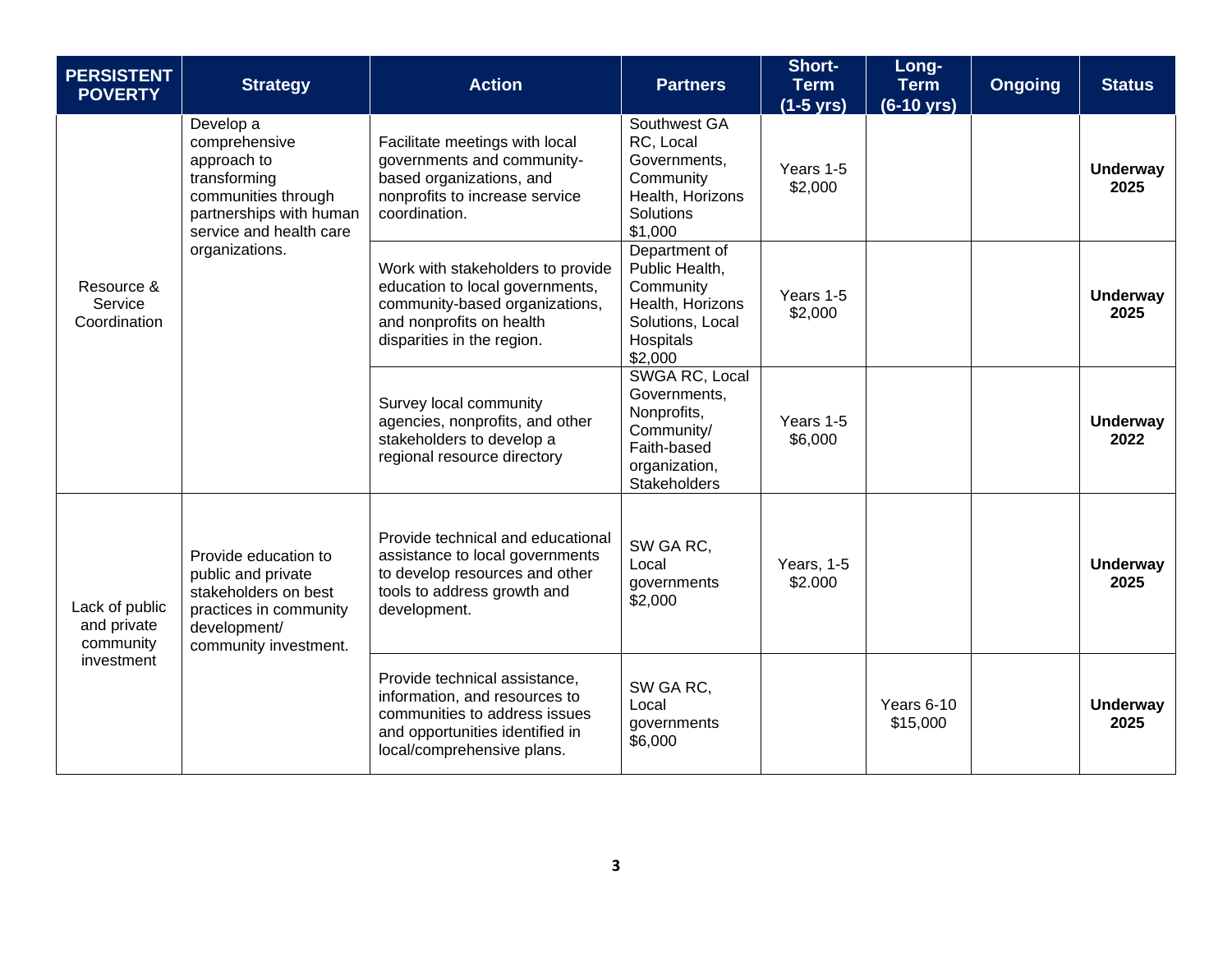| <b>ECONOMIC</b><br><b>VITALITY</b><br><b>PRIORITY</b> | <b>Strategy</b>                                                                  | <b>Action</b>                                                                                                                                                                                                  | <b>Partners</b>                                                                  | Short-<br><b>Term</b><br>$(1-5$ yrs) | Long-<br><b>Term</b><br>$(6-10 \text{ yrs})$ | <b>Ongoing</b>                 | <b>Status</b>                       |
|-------------------------------------------------------|----------------------------------------------------------------------------------|----------------------------------------------------------------------------------------------------------------------------------------------------------------------------------------------------------------|----------------------------------------------------------------------------------|--------------------------------------|----------------------------------------------|--------------------------------|-------------------------------------|
| Lack of jobs<br>that pay a<br>living wage             | Connect employers with<br>skilled and dedicated<br>employees                     | Work with communities to<br>publish materials to educate local<br>governments on the types of<br>incentives available for business<br>expansion and start-up.                                                  | SW GA RC, EDA,<br><b>DCA</b>                                                     | Years 1-5<br>\$5,000                 |                                              | Ongoing<br>\$3,000<br>Annually | <b>Underway</b><br>2022             |
| Economic<br><b>Mobility</b>                           | Develop and build<br>human capital and<br>capacity to meet job<br>market demand. | Host regional events to address<br>economic development and<br>leadership opportunities for<br>youth.                                                                                                          | SW GA RC, EDA,<br>DCA, Various<br>local, regional,<br>and state<br>organizations | $Yr$ 1-5<br>\$10,000                 |                                              |                                | <b>Postponed</b><br><b>Pandemic</b> |
|                                                       |                                                                                  | Provide training and education to<br>local governments and<br>community organizations to<br>increase capacity to undertake<br>projects that encourage and<br>stimulate economic development<br>and agritourism | SW GA RC, EDA,<br>DCA, Various<br>local, regional,<br>and state<br>organizations |                                      |                                              | Ongoing<br>\$5,000<br>Annually | <b>Underway</b><br>2025             |
|                                                       |                                                                                  | Provide technical assistance as<br>requested to prepare EIP, SBA,<br>and RLF Applications                                                                                                                      | SW GA RC, EDA,<br><b>SBA</b>                                                     |                                      |                                              | Ongoing<br>\$7,000<br>Annually | <b>Complete</b>                     |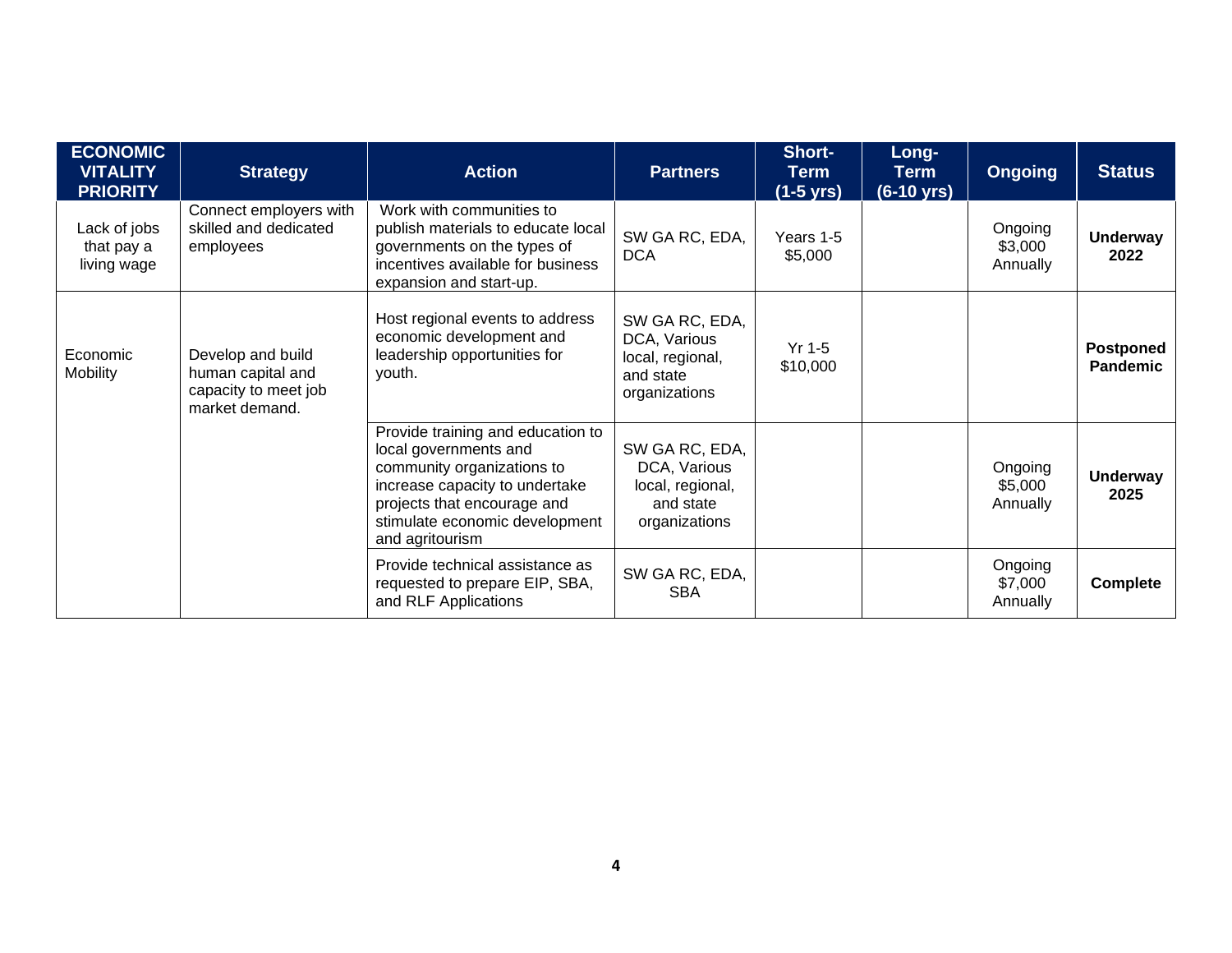| <b>EDUCATION</b><br><b>Priority</b> | <b>Strategy</b>                                                                                             | <b>Action</b>                                                                                                                                                                                                                                       | <b>Partners</b>                                                            | <b>Short-</b><br><b>Term</b><br>$(1-5$ yrs) | Long-<br><b>Term</b><br>$(6-10 \text{ yrs})$ | <b>Ongoing</b>                     | <b>Status</b>                |
|-------------------------------------|-------------------------------------------------------------------------------------------------------------|-----------------------------------------------------------------------------------------------------------------------------------------------------------------------------------------------------------------------------------------------------|----------------------------------------------------------------------------|---------------------------------------------|----------------------------------------------|------------------------------------|------------------------------|
| Lack of digital<br>access           | Work with governments to<br>develop a method for the<br>sharing of information<br>between local governments | Conduct quarterly meetings with City<br>and county leaders and managers to<br>share best practices and exchange<br>information                                                                                                                      | Local Governments,<br>SWGA RC                                              |                                             |                                              | Ongoing<br>Annually \$10,000       | Underway 2025                |
|                                     |                                                                                                             | Include broadband element as a part<br>of the Comprehensive Planning<br>Process                                                                                                                                                                     | Local Governments.<br>SWGA RC, DCA                                         |                                             |                                              | Ongoing<br>Annually \$10,000       | Underway 2025                |
| Lack of trained<br>leadership       | Promote opportunities for<br>leadership training                                                            | Conduct annual meeting with<br>designated governments to review<br>performance standard to ensure<br>minimum standards are being met                                                                                                                | Local Governments,<br>SW GA RC                                             |                                             |                                              | Ongoing<br>Annually \$5,000        | Underway 2025                |
|                                     |                                                                                                             | Provide training, information, and<br>resources to governments not<br>meeting the minimum standards or<br>as requested                                                                                                                              | Local Governments,<br>SW GA RC, UGA<br>(Carl Vinson), GMA,<br>ACCG, GA DCA |                                             |                                              | Ongoing<br>Annually \$2,000        | Underway 2025                |
|                                     |                                                                                                             | Work with local government officials<br>to identify training opportunities to<br>enhance leadership skills and meet<br>and achieve performance standards.                                                                                           | Local Governments,<br>SW GA RC, UGA<br>(Carl Vinson), GMA,<br>ACCG, GA DCA |                                             |                                              | <b>Ongoing Annually</b><br>\$2,000 | <b>Postponed</b><br>Pandemic |
| Lack of collaboration               | Regional Approach to<br>collaboration                                                                       | Educate local governments,<br>nonprofits, schools, and businesses<br>on the Regional Plan and<br>Comprehensive Economic<br>Development Strategy (CEDS) and<br>how these tools can be utilized in<br>service provision and community<br>development. | Local Governments,<br>RC, Nonprofits,<br>Schools,<br><b>Businesses</b>     |                                             |                                              | Ongoing<br>Annually \$5,000        | Underway 2025                |
|                                     |                                                                                                             | Work with local governments to<br>collaborate with nonprofits,<br>businesses, healthcare agencies,<br>and local school systems in service<br>provision and planning for growth<br>and development.                                                  | Local Governments,<br>RC, Nonprofits,<br>Schools,<br><b>Businesses</b>     |                                             |                                              | <b>Ongoing Annually</b><br>\$3,000 | Underway 2025                |